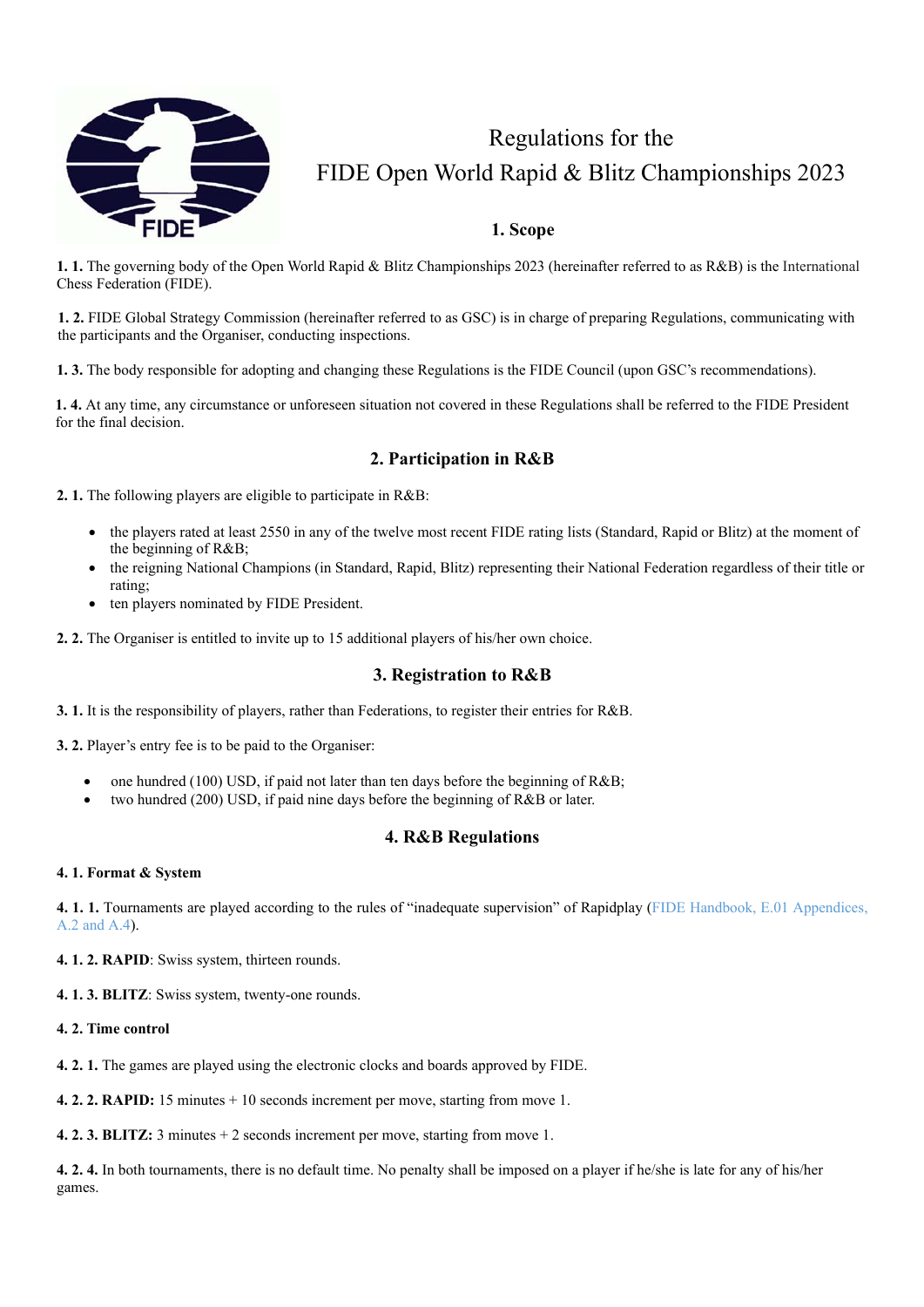#### **4. 3. Conditions of victory**

**4. 3. 1.** The player with the most points (1 point for each win, half a point for each draw, 0 for each loss) shall be declared the World Rapid / World Blitz Champion.

If the top two or more players score the same number of points, a tie-break to determine the World Rapid / World Blitz Champion is decided according to Article 4.3.2.2. Notwithstanding, all prize money is divided equally among all the players in tie (see Article 4.4.1).

### **4. 3. 2. Tie-breaks**

**4. 3. 2. 1.** If two or more players score the same points, the tie is broken by the following criteria, in order of priority:

a) Buchholz Cut 1;

b) Buchholz;

c) Average rating of Opponents (rapid rating – in rapid, blitz rating – in blitz tournament\*) Cut 1 (AROC 1)\*\*;

d) Direct encounter between the players in tie;

e) Drawing of lots.

**\*** A player's standard rating shall be used for the starting list, pairings (see Article 4.6) and tie-break calculation:

a) in the Rapid tournament, if the player has no rapid rating;

b) in the Blitz tournament, if the player has no blitz rating.

\*\* All forfeits and byes are cut from the calculation of AROC 1. If a player has one or more forfeits or byes, then no additional results are cut from the calculation of AROC 1.

All tie-breaks are calculated as described in Article C.02.13 of the FIDE Handbook.

**4. 3. 2. 2.** If there is a tie for the 1st place, a play-off shall determine the World Rapid / World Blitz Champion. The play-off rules shall be announced by 1 April 2023.

#### **4. 4. Prizes**

| 4.4.1. Distribution of prizes in USD |  |  |  |
|--------------------------------------|--|--|--|
|--------------------------------------|--|--|--|

| <b>World Rapid</b>                | <b>Prize</b> | <b>World Blitz</b>               | <b>Prize</b> |  |
|-----------------------------------|--------------|----------------------------------|--------------|--|
| $1st$ place                       | 60,000       | 1 <sup>st</sup> place            | 60,000       |  |
| $2nd$ place                       | 50,000       | $2nd$ place                      | 50,000       |  |
| 3rd place                         | 40,000       | 3rd place                        | 40,000       |  |
| 4 <sup>th</sup> place             | 30,000       | 4 <sup>th</sup> place            | 30,000       |  |
| 5 <sup>th</sup> place             | 25,000       | 5 <sup>th</sup> place            | 25,000       |  |
| $6th$ place                       | 22,000       | $6th$ place                      | 22,000       |  |
| $7th$ place                       | 18,000       | $7th$ place                      | 18,000       |  |
| 8 <sup>th</sup> place             | 14,000       | 8 <sup>th</sup> place            | 14,000       |  |
| 9 <sup>th</sup> place             | 11,000       | 9 <sup>th</sup> place            | 11,000       |  |
| $10th$ place                      | 8,000        | $10th$ place                     | 8,000        |  |
| $11th - 16th$ places              | 5,000 each   | $11th - 16th$ places             | 5,000 each   |  |
| $17th - 25th$ places              | 3,000 each   | $17th - 25th$ places             | 3,000 each   |  |
| $26^{th}$ 35 <sup>th</sup> places | 1,500 each   | $26^{\rm th.}35^{\rm th}$ places | 1,500 each   |  |
| <b>TOTAL</b>                      | 350,000      | <b>TOTAL</b>                     | 350,000      |  |

All prize money is divided equally among the players with the same score.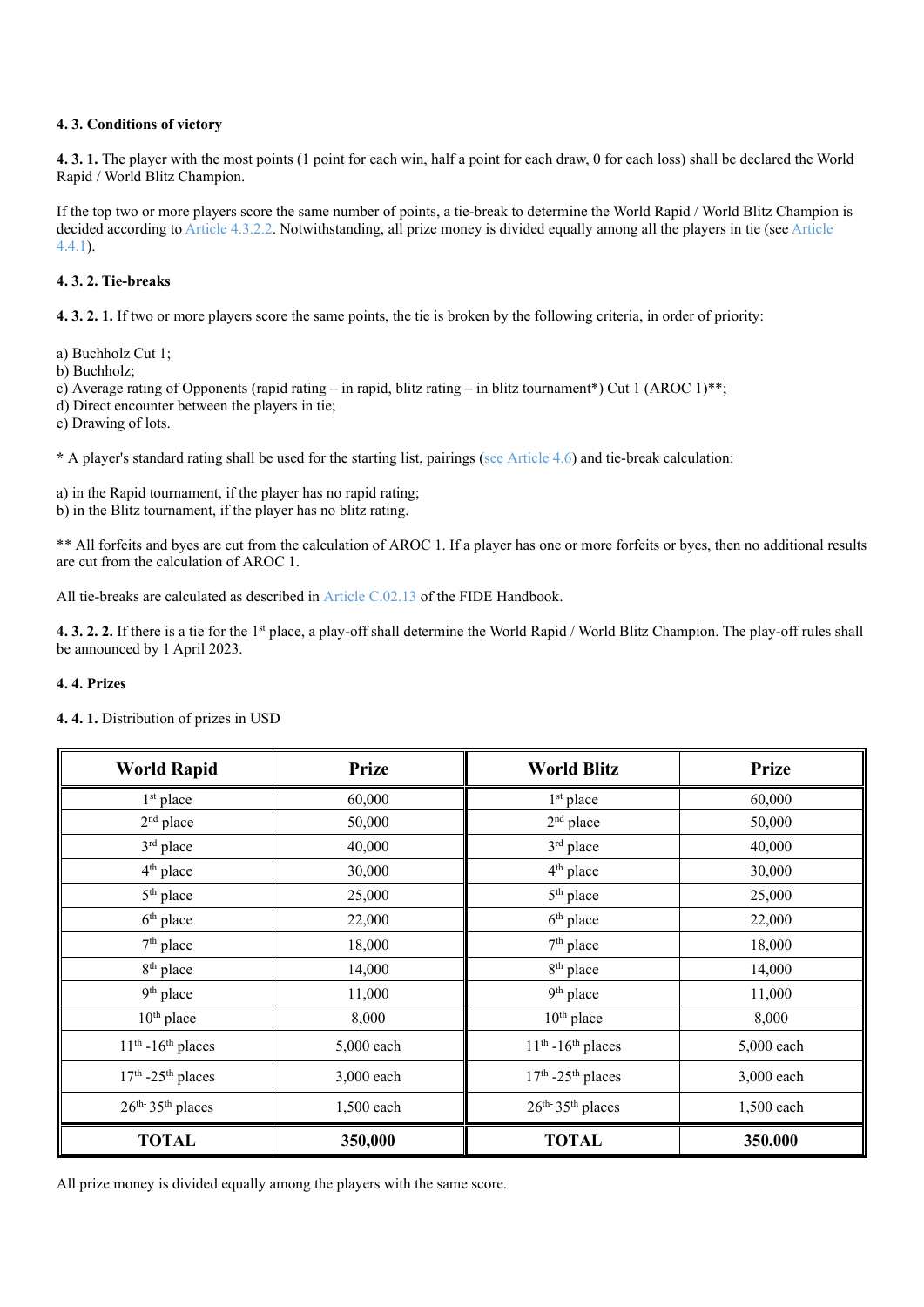**4. 4. 2.** The prize money shall be paid by direct banker's order drawn in USD. Within fourteen working days after completion of the event and receiving of player's bank details, FIDE shall transfer players' prize money to his/her bank account. In case if the transfer fails because of wrong bank details, the amount of fifty (50) USD shall be deducted from the second transfer in order to cover additional bank charges.

**4. 4. 3.** If a player withdraws after the start of the tournament, FIDE Council shall decide whether or not to pay out his/her prize money depending on particular circumstances.

#### **4. 5. Schedule**

| Day   | Event                    | <b>Rounds</b> | Time   |
|-------|--------------------------|---------------|--------|
| Day 1 | Arrival                  |               |        |
|       | Opening Ceremony         |               | 19:30  |
|       | <b>Technical Meeting</b> |               | 20:30  |
| Day 2 | Rapid - day 1            | $1 - 5$       | 15:00  |
| Day 3 | Rapid - day 2            | $6-9$         | 15:00  |
| Day 4 | Rapid - day 3            | $10-13$       | 15:00  |
| Day 5 | Blitz - day 1            | $1 - 12$      | 15:00  |
| Day 6 | Blitz - day 2            | 13-21         | 14:00  |
|       | Closing Ceremony         |               | 19:00* |
| Day 7 | Departure                |               |        |

\*Approximate time. It can start later if the tie-break for the first place is played or there is any delay during the last playing session.

#### **4. 6. Pairings and draw for colours**

**4. 6. 1.** Pairings shall be done according to the FIDE pairing system for Swiss events.

**4. 6. 2.** The draw for colours shall be made for both tournaments (rapid and blitz) during the Opening Ceremony.

#### **4. 7. Accommodation**

**4. 7. 1.** Accommodation with full board in a standard room (4-star hotel minimum) for six nights shall be offered by the Organiser:

- to players rated at least 2750 in in any of the twelve most recent FIDE rating lists (Standard, Rapid or Blitz) at the moment of the beginning of R&B;
- to gold, silver and bronze medallists of the Rapid and Blitz tournaments of R&B 2022.

**4. 7. 2.** The Organiser shall offer accommodation options for all other players.

#### **4. 8. Playing venue**

**4. 8. 1.** GSC shall ensure the playing venue and its surrounding areas meet the requirements of the FIDE Regulations for the organisation of Top-level Tournaments (FIDE Handbook C.01), unless otherwise approved by GSC.

**4. 8. 2.** The playing venue shall be decorated with the FIDE flag, the flags of the host and the participating federations.

**4. 8. 3.** The Organiser shall provide water, coffee, tea and soft drinks free of charge for the players, the principals, VIPs and accredited media.

#### **4. 9. Playing Conditions**

**4. 9. 1.** The Anti-Cheating Protection Measures for Level 1 events shall be applied (see Appendix I).

**4. 9. 2.** Except with the permission of the Chief Arbiter, only the players, the principals and stewards shall be allowed in the playing area. During a game a player may communicate with an arbiter or a steward.

**4. 9. 3.** The players are not permitted to bring in the playing area a telephone, technical and other equipment extraneous to play, which may in any way disturb or upset their opponents. The Chief Arbiter decides what constitutes extraneous equipment disturbing the opponent.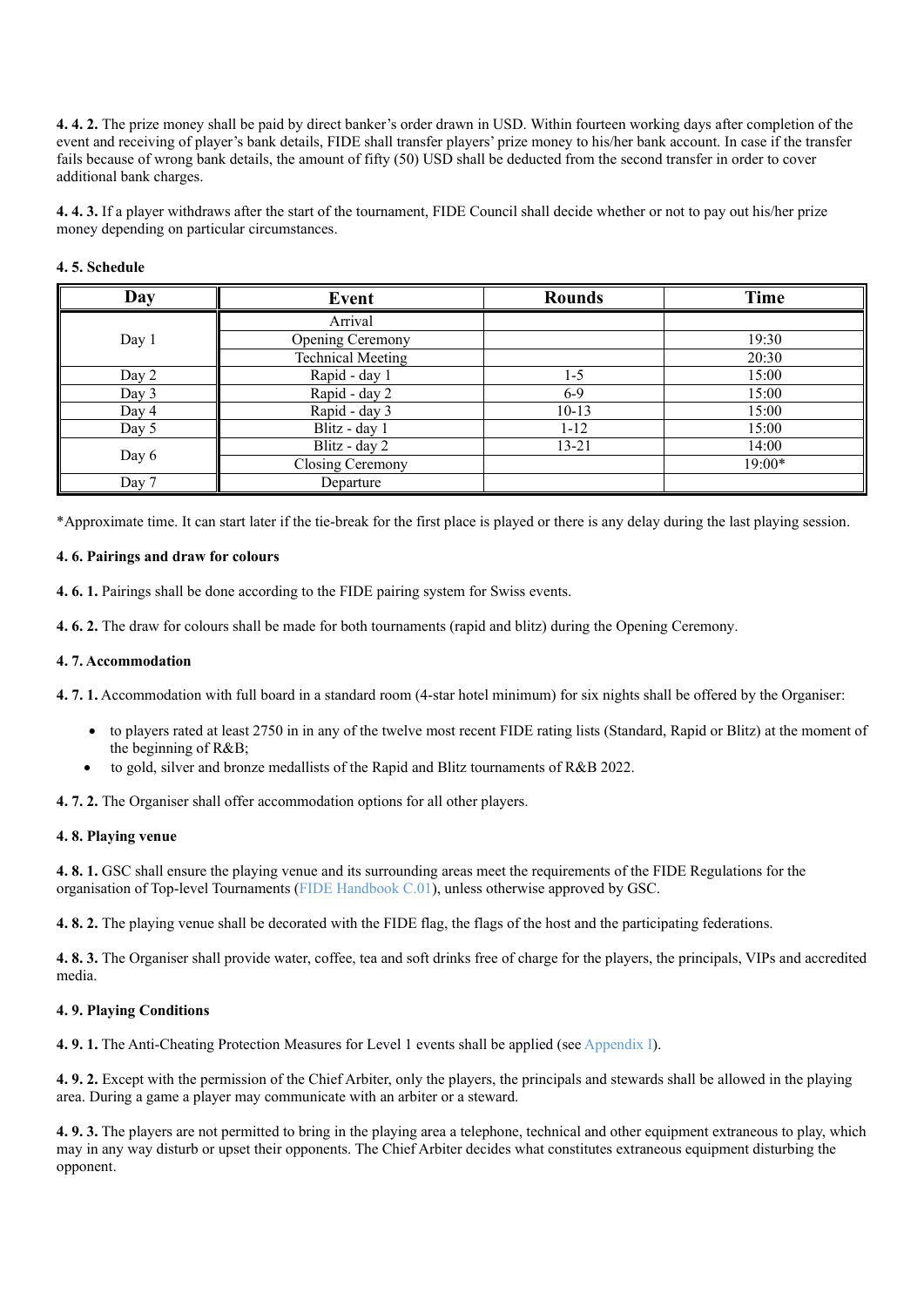**4. 9. 4.** While his/her game is in progress, a player may leave the playing venue only with the permission of the Chief Arbiter and only if he/she is accompanied by one of the arbiters. In case of this rule violation, the current game shall be declared lost by the player.

**4. 9. 5.** The anti-doping test procedure shall be regulated by the FIDE Medical Commission according to WADA requirements.

**4. 9. 6.** The Organiser has to fulfil the requirements of the medical protocol, including anti-Covid measures, as per standards of the FIDE Medical commission and host country requirements.

**4. 9. 7.** The tournament physician(s) shall be available for the participants for the duration of the tournament.

# **4. 10. Players conduct**

**4. 10. 1.** The dress code is strictly observed for the tournament and all the official events and press-conferences.

**4. 10. 1. 1.** Dress code for men.

Shoes: Oxfords, loafers, leather shoes or boots, classic suite shoes.

Dark-coloured pants: black, navy, grey, beige, brown, in any case unicoloured. No bright colours.

Long-sleeved light-coloured (white, light blue, beige, brown, etc.), blue or black shirt, in any case unicoloured. No bright colours. Dark-coloured jacket, waistcoat or cardigan with buttons: black, navy, grey, beige, brown, in any case unicoloured. No bright colours. Jacket, waistcoat or cardigan may be taken off during play. Tie is not mandatory.

**4. 10. 1. 2.** Dress code for women.

Classic shoes.

Trouser or skirt suit or dress, preferably unicoloured, but not mandatory.

**4. 10. 1. 3.** No players with t-shirts, jeans, shorts, sneakers, baseball caps or inappropriate dress are allowed in the playing area. Any requests to wear national or traditional dress shall be approved by FIDE Supervisor.

**4. 10. 1. 4.** In case of dispute the issue of acceptability of clothing shall be decided by FIDE Supervisor.

**4. 10. 2.** The players are expected to attend Technical Meetings called by the Chief Arbiter (unless the Chief Arbiter permits otherwise).

**4. 10. 3.** The players are expected to be present at all official receptions including the Opening and Closing Ceremonies.

**4. 10. 4.** The players are expected to co-operate with the media. The players are required to make themselves available for short interviews immediately after each daily playing session.

**4. 10. 5.** The players shall be available for the daily press conference.

**4. 10. 6.** The winner is required to attend the final press conference after the event has ended and to provide an exclusive interview for the tournament and FIDE website, if requested by the FIDE Press Officer.

**4. 10. 7.** The top three winners of each event are required to attend the Closing Ceremony.

**4. 10. 8.** The players shall strictly abide by all medical regulations approved by FIDE and/or the Organiser. The players shall be aware that the regulations are subject to change and at short notice. FIDE shall inform players about any changes as quickly as possible.

**4. 10. 9.** If a player fails to fulfil his/her duties listed in Articles 4.10.1, 4.10.4 – 4.10.8, he/she can be penalised by FIDE Council as follows: 5% of his/her prize money shall be forfeited to the Organiser and a further 5% to FIDE for each breach. In cases of serious misconduct, the player may be disqualified from the event.

**4. 10. 10.** If a player undermines the reputation of FIDE, the R&B Organiser and sponsors, other players, hosting country or city or conducts him-/herself in a manner contrary to the spirit of sportsmanship, he/she shall be penalised in accordance with the FIDE Ethics & Disciplinary Code (FIDE Handbook A.08).

# **4. 11. Principals**

The principals are: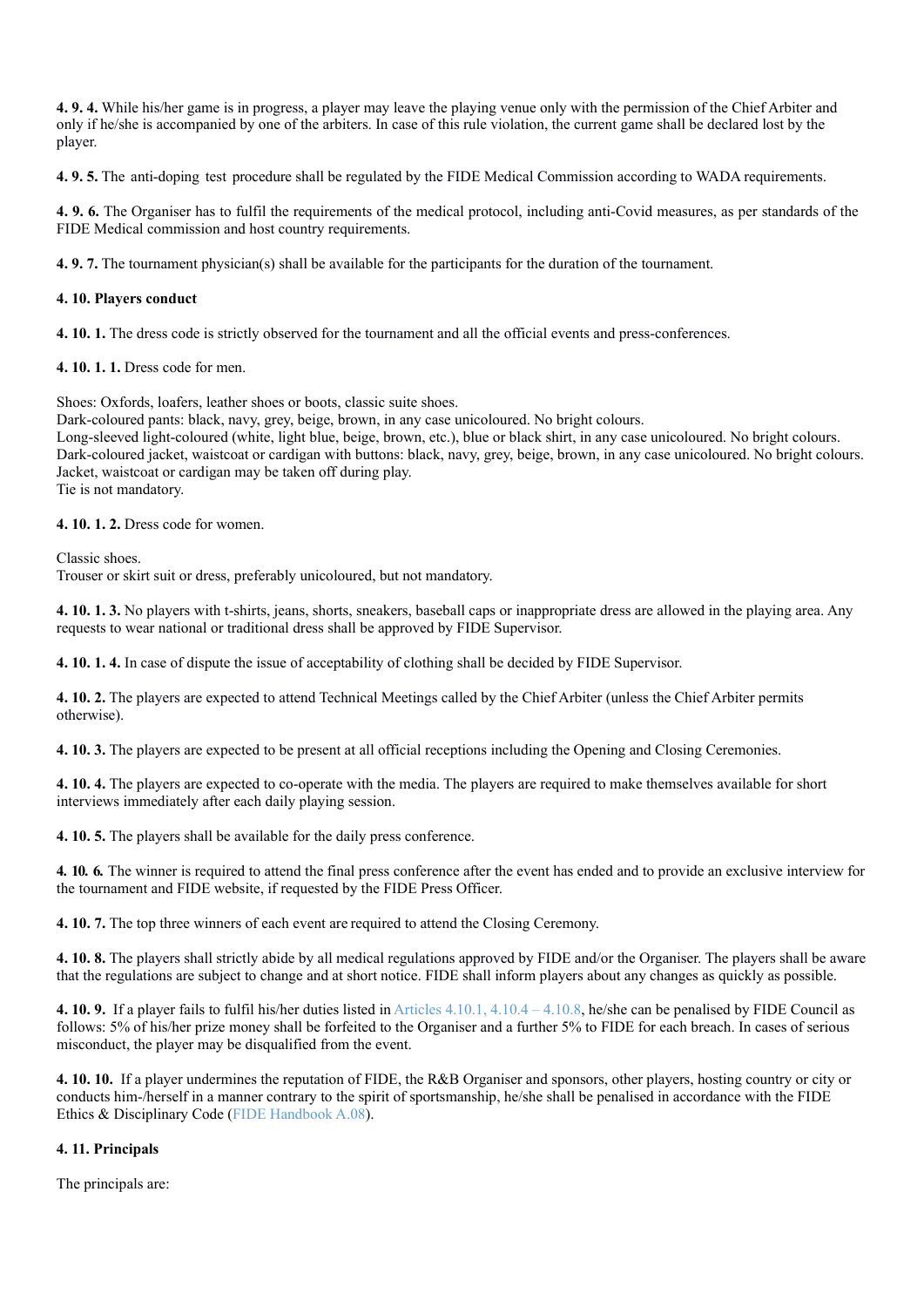- a) FIDE President;
- b) FIDE Deputy President;
- c) Chief Arbiter;
- d) Two Deputy Chief Arbiters;
- e) Pairings Officer;
- f) Fair-Play Officer;
- g) FIDE Supervisor (Technical Delegate) Chairman of the Appeals Committee
- h) Two Appeals Committee members;
- i) FIDE Press Officer;
- j) Member of the FIDE Medical Commission (if needed);
- k) GSC member (if needed).

## **4. 12. Arbiters**

**4. 12. 1.** The Chief Arbiter, two Deputy Chief Arbiters, the Pairings Officer and the Fair-Play Officer shall be nominated by GSC in accordance with the Regulations for the appointments of Arbiters in World Events (FIDE Handbook B.06.04).

**4. 12. 2.** During play either the Chief Arbiter or his/her Deputy shall be present in the playing area.

**4. 12. 3.** The Organiser shall appoint at least one arbiter per ten games to ensure that all games are reasonably supervised in accordance with the Regulations for the appointments of Arbiters in World Events (FIDE Handbook B.06.04).

**4. 12. 4.** Within one week after the end of the event the Chief Arbiter shall submit a report in English to GSC. The report contains the result of each game as well as the final standings and also a general description of the course of the event. If there were any difficulties, conflicts or incidents, they shall be described together with the measures taken to deal with them.

# **4. 13. Appeals Committee**

**4. 13. 1.** GSC shall appoint the FIDE Supervisor (Technical Delegate) - Chairman and the two other members of the Appeals Committee, all from different Federations and two reserve members who shall work remotely.

**4. 13. 2**. A member of the Appeals Committee cannot sit in judgement in a dispute involving one player from his/her Federation. If such a dispute arises, the member shall be substituted by the first reserve member.

**4. 13. 3.** All appeals and protests shall be submitted in writing to the Appeals Committee not more than fifteen minutes after the relevant playing session, or the particular infringement complained against.

**4. 13. 4.** All appeals and protests shall be accompanied by a deposit fee of three hundred (300) USD or the equivalent in local currency. If an appeal or a protest is accepted, the fee shall be returned. If an appeal or a protest is rejected, the fee may be forfeited to FIDE upon a decision of the Chairman of the Appeals Committee.

**4. 13. 5.** The Appeal Committee may decide on the following matters:

a) appeal against a decision by an arbiter,

b) any appeal which the Appeal Committee considers relevant.

**4. 13. 6**. The Appeal Committee shall endeavour to find binding solutions that are within FIDE legal framework and the true spirit of the FIDE motto, Gens Una Sumus.

**4. 13. 7.** The Appeal Committee shall endeavour to make a decision within fifteen minutes after submission of an appeal or a protest.

**4. 13. 8.** The written decision of the Appeals Committee arising from any dispute in respect of these Regulations shall be final.

**4. 13. 9.** Within one week after the end of the event the Chairman of the Appeals Committee shall submit a report in English to GSC.

#### **4. 14. Ceremonies**

**4. 14. 1.** The Opening Ceremony shall take place the day prior to the first round of the Rapid tournament.

**4. 14. 2.** The program of the Opening Ceremony shall be approved by FIDE Supervisor, such approval shall not be unreasonably withheld. A Cultural program and speeches totalling up to 60 minutes are usually welcome. The FIDE Anthem and the Anthem of the hosting nation shall be played.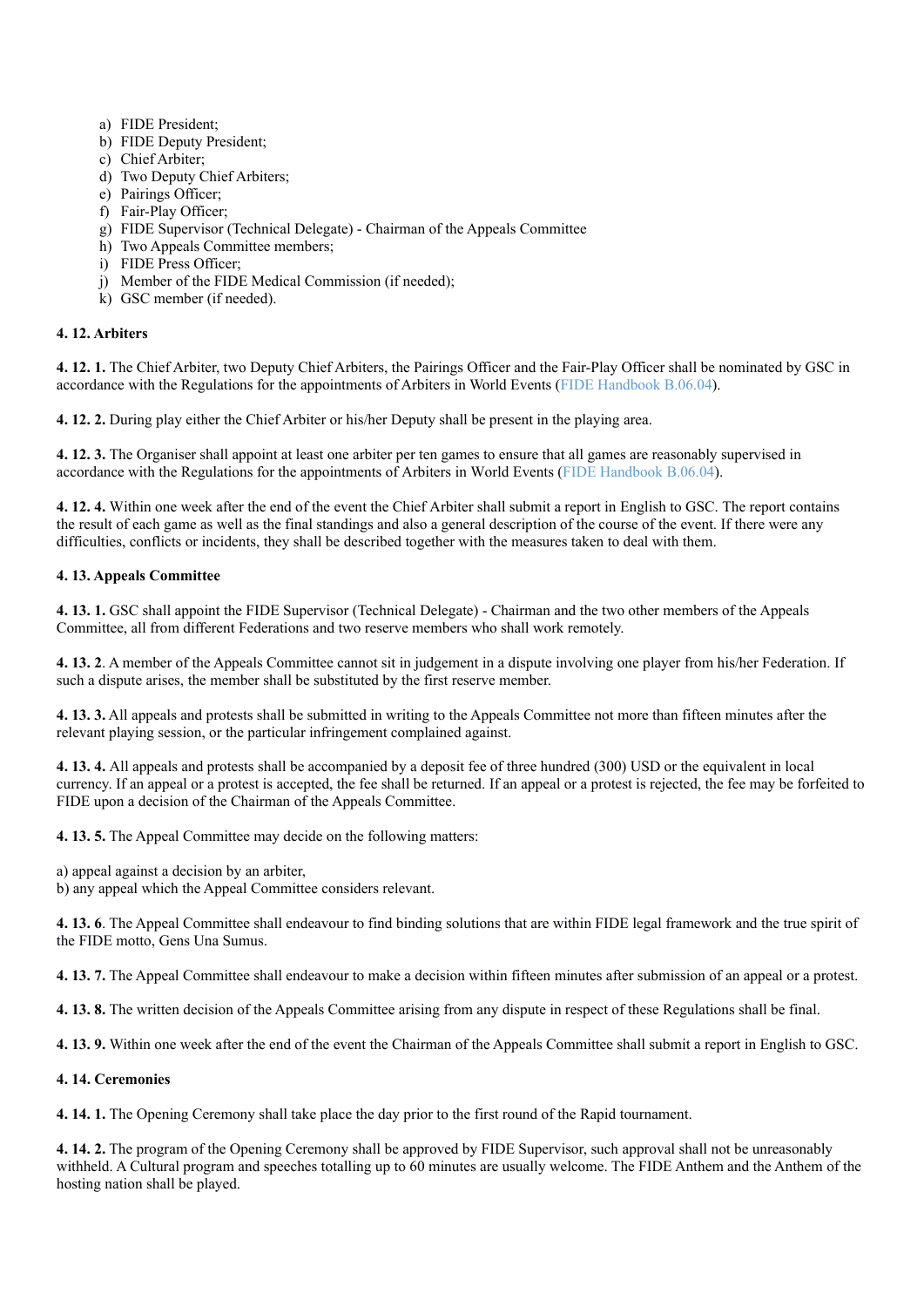**4. 14. 3.** The Closing Ceremony shall take place on the day of the last round of the Blitz tournament. FIDE trophies for the winners and FIDE medals (gold, silver, bronze) for the top three winners of each tournament are provided by the Organiser. The trophies and the medals are approved by GSC. The FIDE Anthem, the Anthem of the winner's nation and the Anthem of the hosting nation are played.

# **5. Media**

### **5. 1. Website**

The Organiser is responsible for managing, updating and reviewing the official web domain which is used for the event: http://wrbc.fide.com. The Organiser shall warrant that http://wrbc.fide.com is managed in a professional way and furthermore that it is capable of handling the traffic and publicity that is required for such events. Statistics of traffic and full reports on web performance shall be provided to GSC.

#### **5. 2. Communications**

**5. 2. 1.** All official written communications, in print or online form, as well as activities shall identify FIDE as the governing body of R&B.

**5. 2. 2.** All official communications shall use the official name for the event, in full: FIDE Open World Rapid & World Blitz Championships.

**5. 2. 3.** All pre-tournament public communications regarding R&B (e.g. joint press releases from FIDE and the Organiser) shall be cowritten and scheduled in coordination with the FIDE Chief Marketing and Communications Officer.

#### **5. 3. Press Officer designated by FIDE**

**5. 3. 1.** GSC shall appoint the Press Officer for R&B. The Organiser shall co-operate with the Press Officer regarding the accreditation and hospitality for journalists and media and the facilities available at the Press Centre that the Organiser chooses to provide, and assists him/her to establish contacts with the local media.

**5. 3. 2.** All content shown at http://wrbc.fide.com shall be reviewed and approved by the Press Officer. All live images, live broadcasting (Internet TV) pictures and all the other content for the full event are carried on official domains, plus any other web domain that has been agreed between the Organiser and GSC prior to R&B. In cases of conflicting information and press statements, the views expressed by the Press Officer shall be the authentic version.

**5. 3. 3.** The Press Officer shall report to the FIDE Chief Marketing and Communications Officer.

**5. 3. 4.** The Press Officer shall be a member of the panel at any Press Conferences conducted during R&B.

#### **5. 4. Photography and video**

**5. 4. 1.** Only photographers and camera crew expressly authorised by the Press Officer or the FIDE Chief Marketing and Communications Officer may work in the playing venue.

**5. 4. 2.** Television cameras shall try to minimise any inconvenience for the players and may only be allowed if the Chief Arbiter deems their use to be unobtrusive.

**5. 4. 3.** The use of flash photography shall not be allowed. An exception could be made only if the particularities of the venue force the photographers to stay more than 6 meters away from the players. Even in those exceptional circumstances, it is restricted to the first 3 minutes of rapid games and the first minute of blitz games.

**5. 4. 4.** The Organiser shall provide FIDE with a copy of all the video footage filmed during the event. This includes a recording of the broadcast, interviews, press conferences, and Opening and Closing Ceremonies. This footage shall be provided in a physical support: DVD, flash drive, hard drive, etc. FIDE can make use of these materials as specified in Chapter 8.

# **6. Selection of the Organiser**

**6. 1.** Any Federation member of FIDE or any sponsor supported by a national federation may apply for organisation of R&B.

**6. 2.** FIDE shall open a bidding procedure for R&B.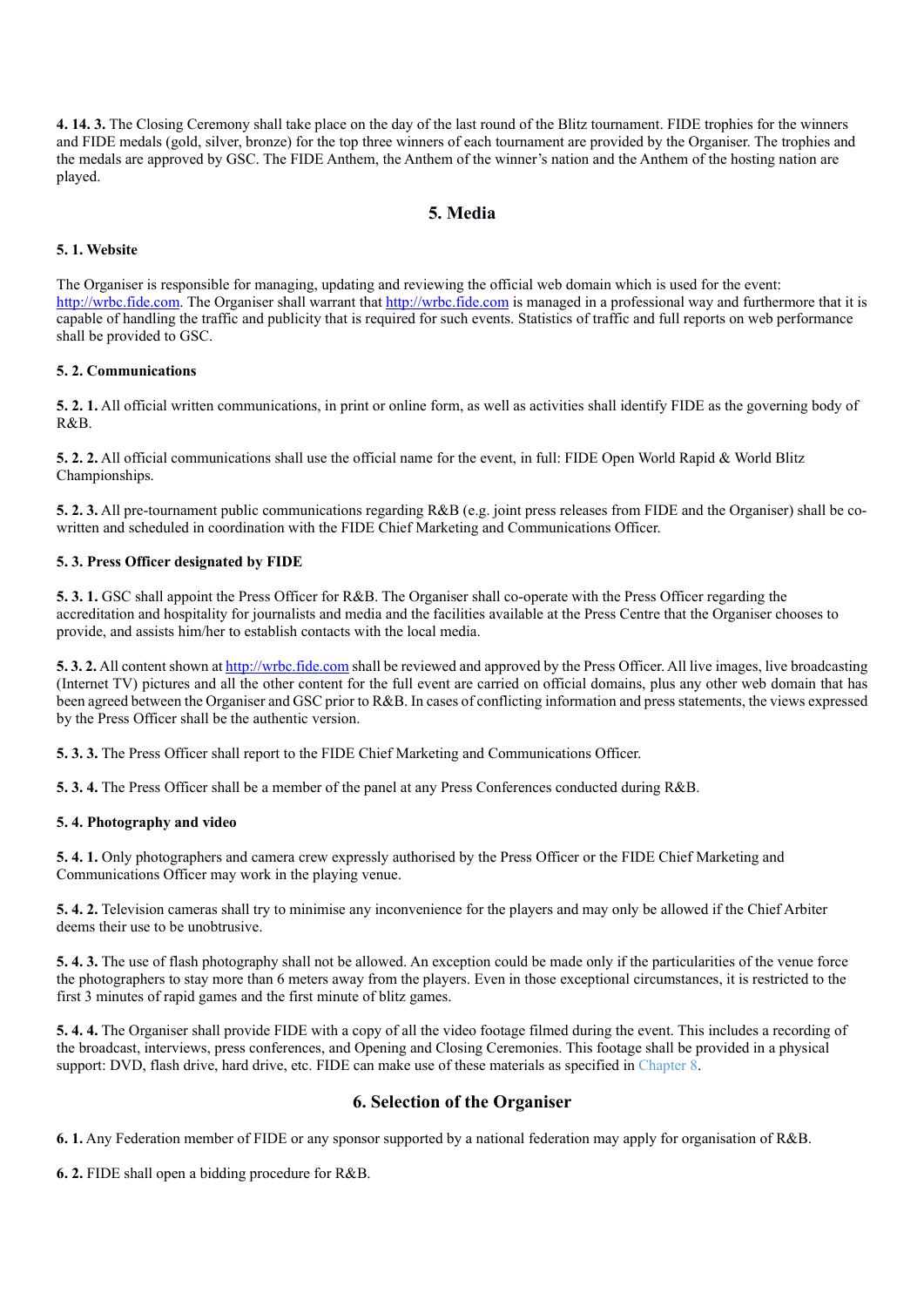#### **6. 3**. Each application shall contain the following:

- a) Proposed exact place and date.
- b) Proposed tournament venue.
- c) Proposed prize fund minimum seven hundred thousand (700,000) USD net of any applicable local taxes.

d) Contribution to the FIDE Development Fund of minimum one hundred forty thousand (140,000) USD.

e) Commitment to cover all financial obligations to FIDE, including all the stipends, in accordance with these Regulations (see Chapter 7).

f) Commitment to cover all organisational costs in accordance with these Regulations.

g) Invitation for at least two members (or representatives) of GSC to inspect the proposed venue and examine the other conditions, with all travel and hotel expenses paid by the applicant from the non-refundable fee. (see Article 6.4).

- h) Commitment to provide special rates for hotel rooms and meals for participants, accompanying persons and journalists.
- i) Commitment to respect the rights of FIDE partners and sponsors and FIDE commercial rights in accordance with Chapter 8.
- j) Applicant's name, signature and authentication.
- k) Letter of support from a national federation and relevant local authorities.

**6. 4.** Each applicant shall pay a non-refundable fee of three thousand (3,000) USD.

**6. 5.** FIDE's choice of Organiser shall be based on many factors deemed to be in the best interests of chess. The proposed prize fund shall not be the only criterium. E. g. FIDE prefers R&B and the FIDE Women's World Rapid & Blitz Championships 2023 (WR&B) to be held together at the same time.

**6. 6.** Upon FIDE's selection of the Organiser of the event, a contract shall be signed between FIDE and the Organiser regarding all financial and commercial aspects of R&B. The Organiser is required to present all necessary bank guaranties for the whole amount of the prize fund and all expenses related to the event.

# **7. Financial issues**

**7. 1.** Before the end of the event, FIDE shall be reimbursed for its direct expenses incurred in the organisation of R&B. This shall be a fixed sum agreed in the contract between the Organiser and FIDE. This sum includes pre-expenses (inspections), work of the FIDE operational team (see Article 7.2), stipends (see Article 7.3), traveling expenses for the principals (see Article 7.4) and other expenses mentioned in the contract.

#### **7. 2. Expenses of the FIDE operational team**

The Organiser shall cover all the expenses of the FIDE operational team involved in organisation of R&B (traveling, accommodation, remuneration) up to fifty thousand (50,000) USD. The detailed description of the team's functions shall be included in the contract signed between the Organiser and FIDE.

#### **7. 3. Stipends**

The stipends to be paid to the principals of R&B by the Organiser are (in USD):

| Principal                                              | Stipend, USD | Number | Sum, USD |
|--------------------------------------------------------|--------------|--------|----------|
| Chief Arbiter                                          | 4,800        |        | 4,800    |
| Deputy Chief Arbiter                                   | 3,600        |        | 7,200    |
| Pairings Officer                                       | 3,600        | ◠      | 7,200    |
| Fair-play Officer                                      | 3,600        |        | 3,600    |
| Technical Delegate - Chairman of the Appeals Committee | 4,000        |        | 4,000    |
| Member of the Appeals Committee                        | 2,800        |        | 5,600    |
| Press Officer                                          | 4,000        |        | 4,000    |
| Member of the FIDE Medical Commission                  | 2,800        |        | 2,800    |
| <b>TOTAL</b>                                           | 39,200       |        |          |

#### **7. 4. Travel expenses of the FIDE principals**

The FIDE President has the right to business class travel by air, sea or rail, at the Organiser`s expense. If other travel conditions are not specified in the contract signed by FIDE and the Organiser, all other principals are compensated by the Organiser for their travel expenses up to one thousand one hundred (1,100) USD if travelling from the same continent up to one thousand five hundred (1,500) USD if travelling from another continent.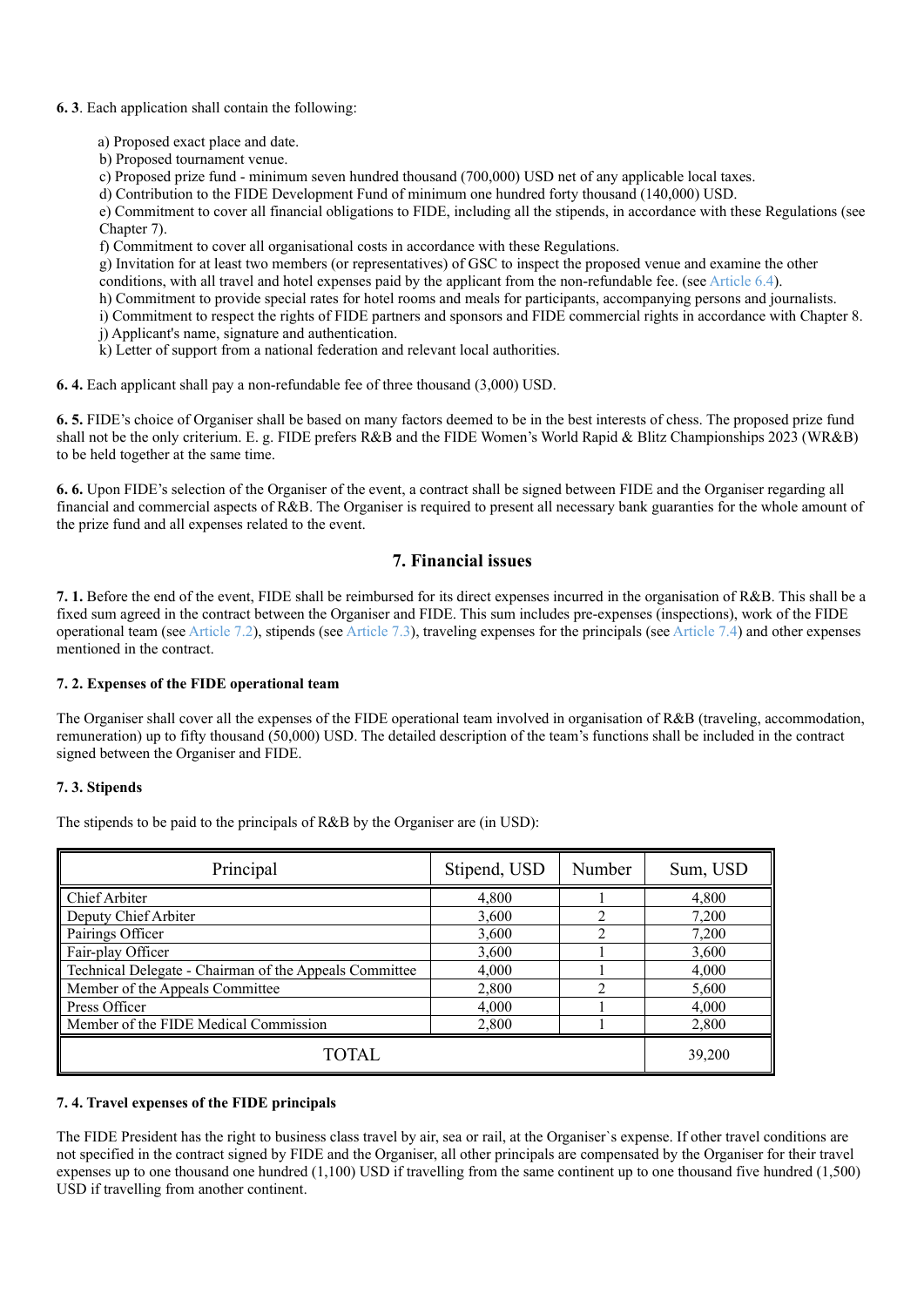#### **7. 5. Accommodation of the FIDE principals**

Accommodation with full board in a suite in a 4-5-star hotel is offered by the Organiser for the FIDE President. Accommodation with full board in a standard room in the same hotel is offered by the Organiser for each principal. Extra expenses are covered by the Organiser only for the FIDE President.

#### **7. 6. Local transportation**

Transfer from and to the airport shall be provided by the Organiser, if necessary. A sufficient number of cars shall be made available for principals; their use shall depend on the position of the hotels, playing hall and media centre. Alternatively, a daily allowance in local currency may be provided, the amount shall be agreed between the Organiser and GSC. Local transport shall also be provided for the players to official functions, if necessary.

#### **7. 7. Personnel and arbiters**

**7. 7. 1.** The Organiser shall provide sufficient personnel to assist in the playing venue, press room, VIP room, and at Ceremonies according to the agreement made with GSC.

**7. 7. 2.** The Organiser shall pay the stipend of 1,000 USD to each arbiter (see Article 4.12.3).

#### **7. 8. Broadcast**

The Organiser shall produce a high-quality live video and games broadcast of R&B with commentaries in English by at least two commentators. Commentaries in other languages may be arranged by the Organiser upon recommendations of GSC. All expenses related to the broadcast shall be covered by the Organiser. The Organiser is required to deliver broadcast feed(s) to FIDE and its broadcasting partners as per FIDE's obligations with FIDE's broadcasting partners.

#### **7. 9. Medical care**

**7. 9. 1.** The Organiser shall cover the costs of treating acute illnesses including the cost of medicines, but not chronic ailments of the players and FIDE principals.

**7. 9. 2.** The Organiser shall cover the costs related to the medical protocol (see Article 4.9.6).

#### **7. 10. Anti-doping control**

The Organiser shall cover the costs related to anti-doping testing (see Article 4.9.5) in accordance with the requirements of the antidoping protocol.

#### **7. 11. Fair-play measures**

The Organiser shall cover the costs associated with implementing the fair play regulations up to ten thousand (10,000) USD, excluding all the expenses for the Fair-Play Officer.

# **8. Commercial issues**

**8. 1.** FIDE retains all commercial and media rights of R&B, including internet. These rights can be granted by FIDE to the Organiser on conditions specified in the contract signed between FIDE and the Organiser.

**8. 2.** The radio and television rights, including photo, video and film rights, belong to FIDE. These rights can be granted by FIDE to the Organiser on conditions specified in the contract signed between FIDE and the Organiser.

The players, principals and arbiters as well as any technical staff admitted to the venue understand that they may be captured either by recorded or broadcasted video, or by their images, including photographs, video frames or works of art (hereinafter referred to as Images) at the venue of the Event as well as at the site around it, and provide their irrevocable consent for such capture, record and broadcast. FIDE may use all acquired images for commercial, marketing, organisational and other purposes free of charge. Any image may be used in printed, electronic or any other media, including the internet, and FIDE has the sub-licensable and worldwide right to use images as set forth above in any manner whatsoever (including any commercial purpose) free of charge.

**8. 3.** FIDE has the exclusive rights for live games transmission on Internet. FIDE shall provide to the Organiser the signal for online game display in the different function rooms as agreed between the parties. These rights as described here can be granted by FIDE to the Organiser.